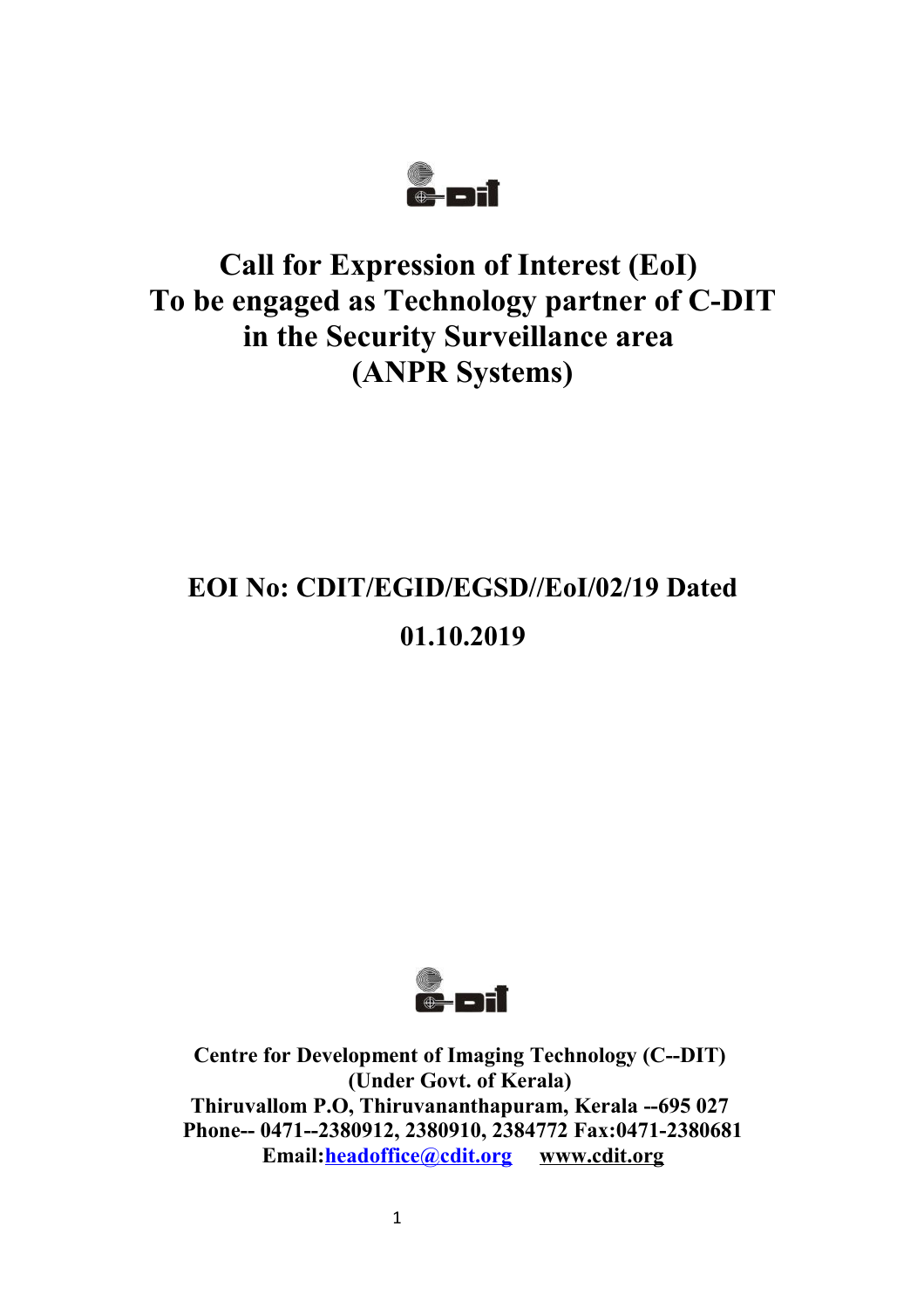| No | <b>Contents</b>                         | Page |
|----|-----------------------------------------|------|
| 1. | <b>Eol Notice</b>                       | 3    |
| 2. | <b>Objectives of the EoI</b>            | 4    |
| 3. | <b>Scope of Collaboration</b>           | 4    |
| 4. | <b>Eligibility criteria</b>             | 4    |
| 5. | Presentation on proposed solution       | 5    |
| 6. | Annexure 1. Covering letter             | 7    |
| 7. | Annexure 2. Form A- General Information | 8    |

### **Table of Contents**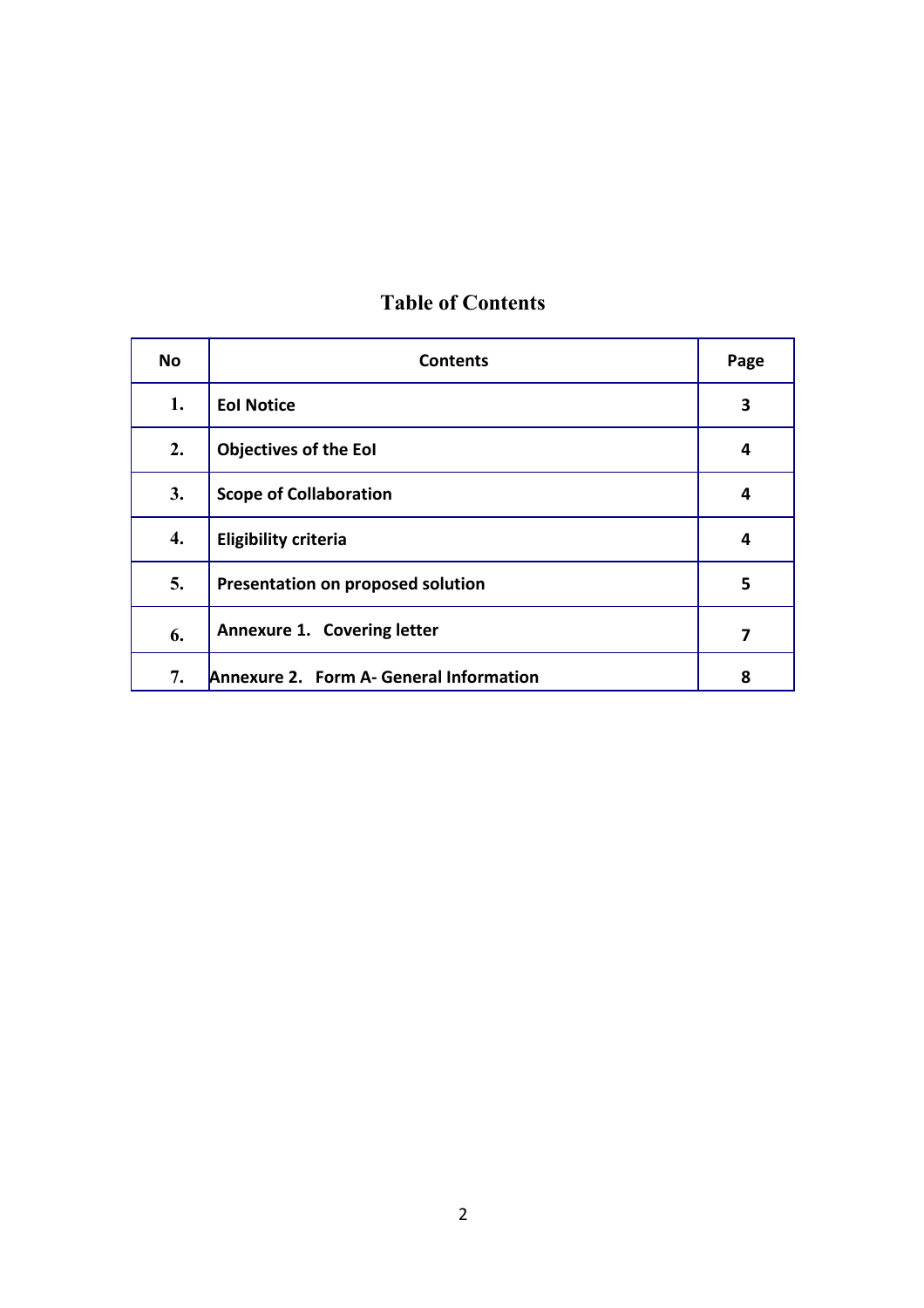#### **EOI Notice**

#### **Centre for Development of Imaging Technology (C--DIT) Thiruvananthapuram**

**EOI No: CDIT/EGID/EGSD/EOI/02/19 Dated 01.10.2019**

#### **Invitation for Expression of Interest (EoI) To be engaged as Technology partner of C-DIT in Security Surveillance area (ANPR Systems)**

C-DIT has decided to enter into the field of CCTV Security Surveillance area and has a requirement in ANPR System installation for one of our recent project. C-DIT interests to make collaboration with reputed OEMs/agencies/firms/institution for the implementation of ANPR Systems across Kerala for one of the government works.

|                                                                         | The firms having required capability, experience and         |  |  |
|-------------------------------------------------------------------------|--------------------------------------------------------------|--|--|
| Last date of                                                            | resources in carrying out similar assignments may send their |  |  |
| submission of EOI                                                       | Expression of Interest (EOI) documents, duly supported by    |  |  |
|                                                                         | requisite documentary evidence in sealed envelope at the     |  |  |
|                                                                         | address given below through registered post or by hand on    |  |  |
|                                                                         | or before 10.10.2019, 11 AM.                                 |  |  |
| Interested firms may download the EoI documents from<br>How to get copy |                                                              |  |  |
| of EOI document                                                         | C- DIT website, www.cdit.org                                 |  |  |
|                                                                         | <b>The Registrar</b>                                         |  |  |
| Contact person                                                          | <b>C-DIT</b>                                                 |  |  |
| for any information                                                     | Thiruvallom P.O, Trivandrum                                  |  |  |
| and                                                                     | Email id: headofficecdit@gmail.com                           |  |  |
| queries                                                                 | Contact Phone Nos: 0471-2380910, Fax:0471-2380681            |  |  |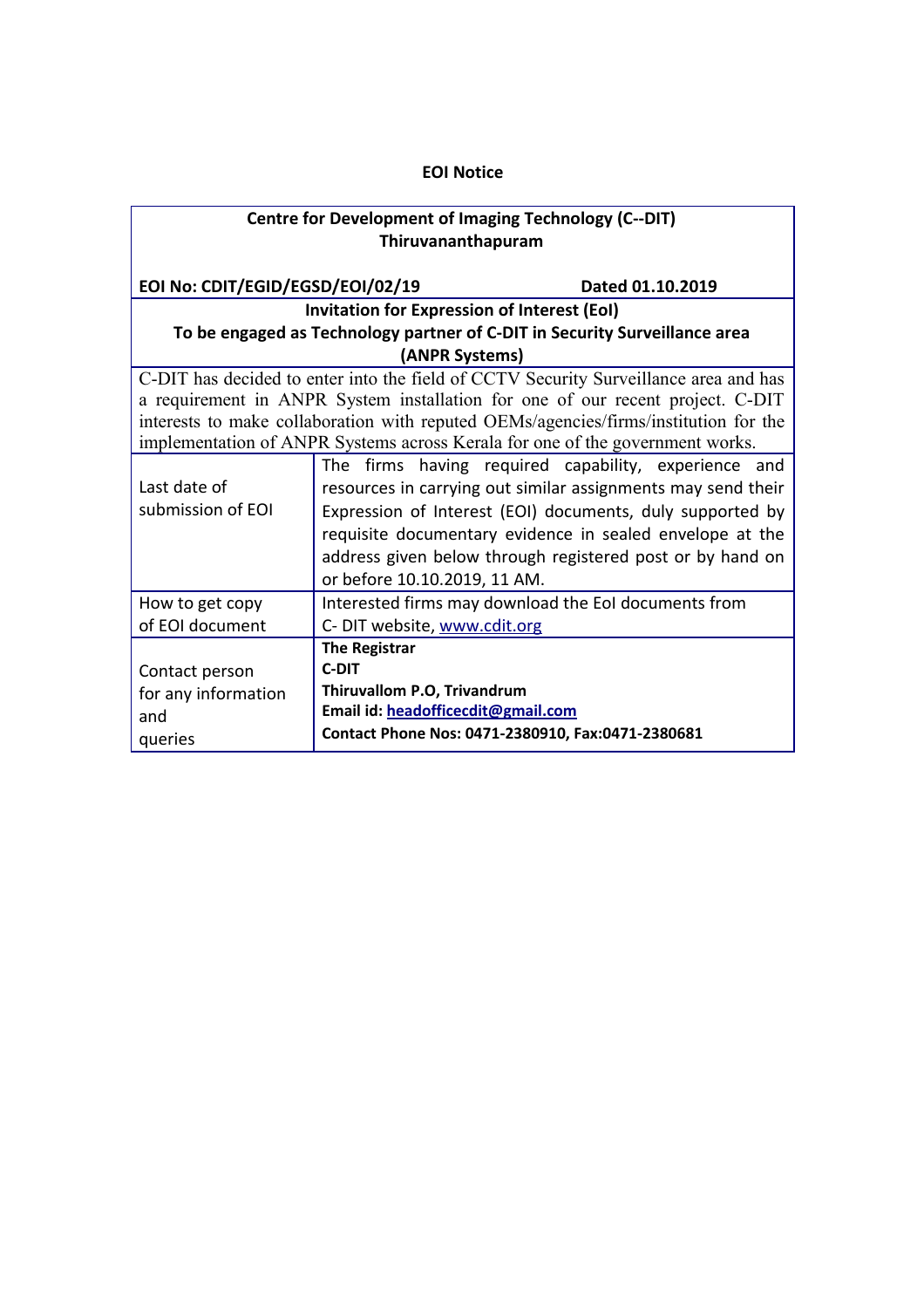#### **Objectives of the EoI**

Overall objective of this EoI is:

- To identify potential partners, especially OEMs/Implementation agencies/firms/institutions, with which collaboration can be established for the supply, installation, testing and commissioning of ANPR Systems.
- To empanel firms capable of collaborating with C-DIT in development and deployment of solutions/products based Closed Circuit Television security system.

#### **Scope of the collaboration**

C.DIT, in collaboration with the selected partner(s), will develop and deploy solutions/products in the following domains;

- Jointly participate as a consortium in the tenders called by Government Departments.
- Supply, installation, testing and commissioning of hardware equipments in ANPR solution based on project requirements.
- Providing solutions for our clients in ANPR surveillance field.
- Providing training to technical staff in C-DIT in ANPR surveillance system.

#### **Eligibility Criteria**

The firms willing to collaborate with C-DIT should meet the following qualification criteria.

- **Should be firm registered in India.**
- Should have demonstrable experience of supply/ implementing/ maintenance in the ANPR surveillance area.
- Should have a minimum of 3 year experience in the supply of ANPR surveillance field.
- **Should possess registered office in South India.**
- **Should have valid PAN/GST registration.**
- Should not be blacklisted by any Government/PSUs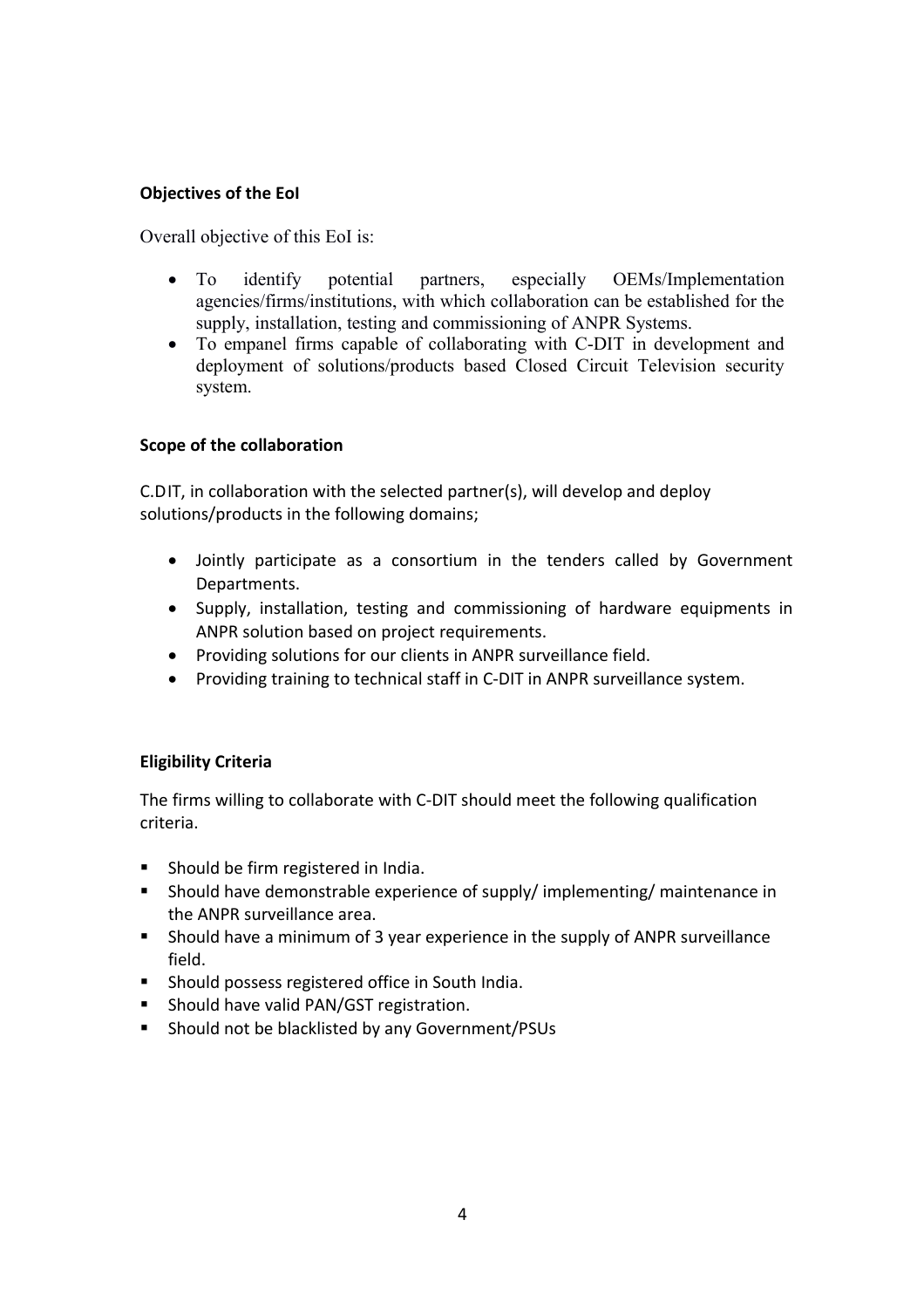#### **Presentations on proposed Solution/Methodology**

The firms shortlisted based on the eligibility criteria may be invited to make a presentation at a date, time and location notified by the C-DIT. The purpose of the presentation would be to allow the participants to present their solution/ methodology, experience, capabilities, infrastructure, and other key points, if any.

#### **EOI submission forms**

Interested firms are expected to respond to the EoI, with all documents supporting the eligibility criteria. EoI shall comprise filled in forms given as Annexure–1 along with the covering letter (Annexure-2).

#### **Disclaimer**

This document has been prepared on the basis of information that is presently available with C-DIT. While this document has been prepared in good faith, no representation or warranty, expressed or implied, is or will be made, and no responsibility or liability will be accepted by C-DIT or any of their employees, advisors or agents appointed by C-DIT as to or in relation to the accuracy or completeness of this document and any liability thereof is hereby expressly disclaimed. Interested Parties may carry out their own study/ analysis/ investigation as required before submitting the EOI. The technical/implementation solution/Functional requirements information provided in this notice for expression of interest is only indicative in all respects. This document does not constitute an offer or solicitation of an offer, nor does this document or anything contained herein, shall form a basis of any contract or commitment whatsoever.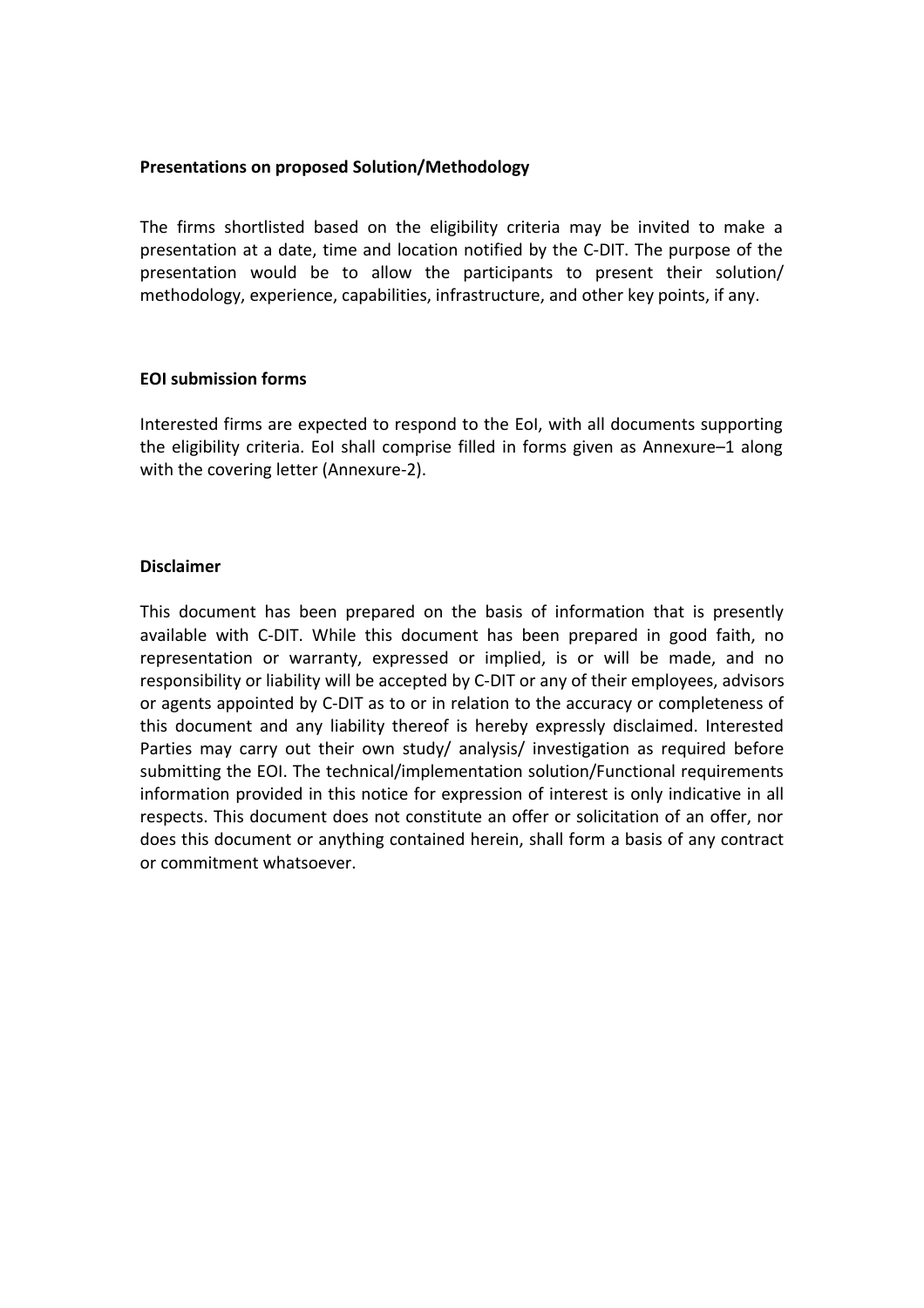#### **Annexure-2**

#### **1: Covering Letter with Correspondence Details** Date

To

The Registrar C-DIT Chitranjali Hills, Thiruvallom P.O, Trivandrum Kerala-695027

Dear Sir,

I/ We, the undersigned, offer to collaborate with C-DIT for supply, installation,testing and commissioning of ANPR Security Surveillance area as per C- DIT requirement. We are submitting herewith the Expression of Interest (EoI) in sealed envelope.

Our correspondence details with regard to this EoI are:

| <b>SI</b><br>No. | <b>Information</b>                        | <b>Details</b> |
|------------------|-------------------------------------------|----------------|
| 1                | Name of the Contact Person                |                |
| $\overline{2}$   | Address of the Contact Person             |                |
| 3                | Telephone number of the Contact<br>Person |                |
| 4                | Mobile number of the Contact Person       |                |
| 5                | Email ID of the Contact Person            |                |
| 6                | Corporate website URL if any              |                |

I/ We hereby declare that our proposal submitted in response to this EoI is made in good faith and the information contained is true and correct to the best of our knowledge and belief.

Sincerely,

Signature: Name: Title: